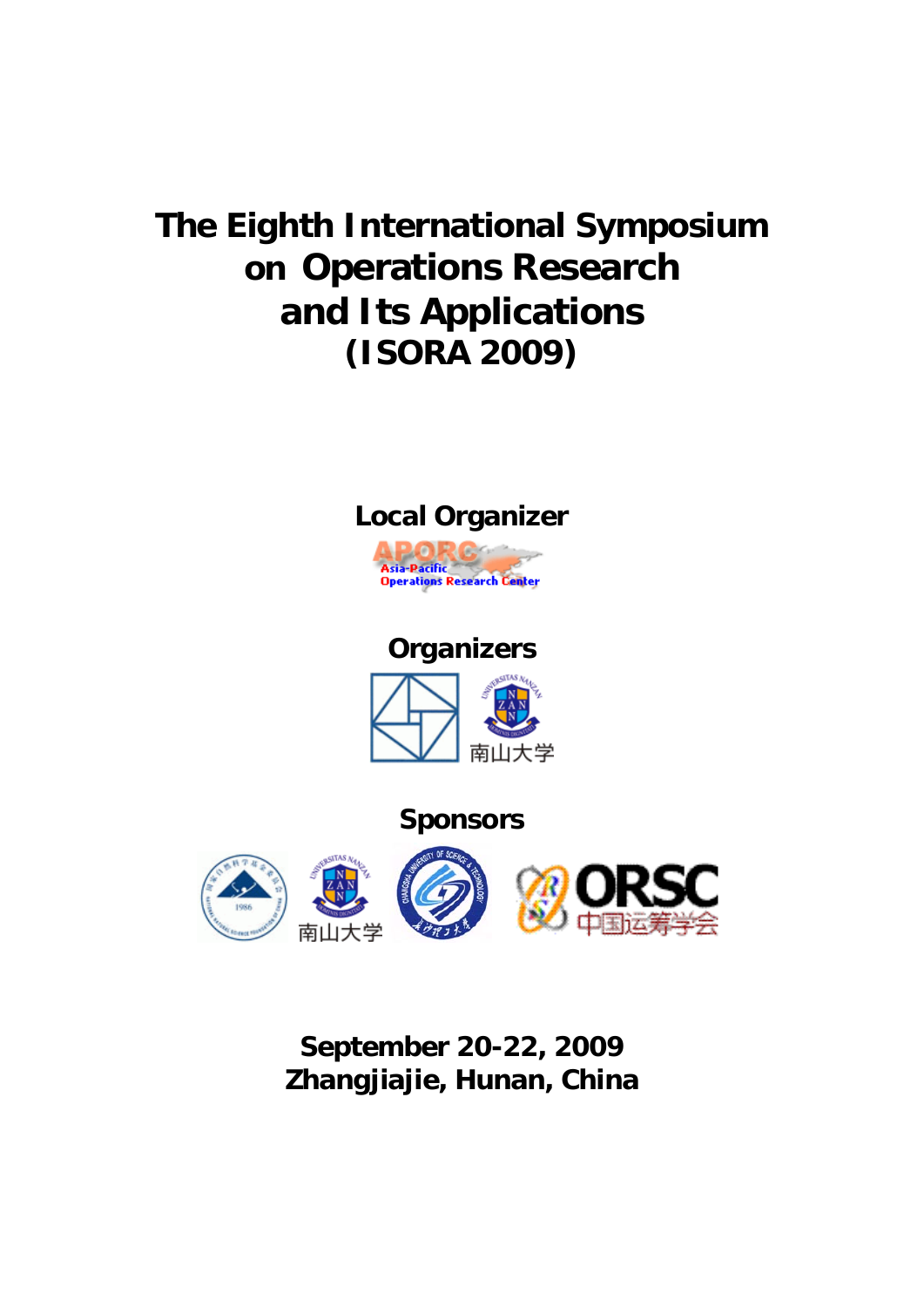# **ISORA2009 / OSB2009 Sessions & Locations**

| <b>Date</b>                           |                                 | Conf Room $#1$                                   | Conf Room #4                       | Conf Room #5                           |
|---------------------------------------|---------------------------------|--------------------------------------------------|------------------------------------|----------------------------------------|
| <b>September 20</b><br><b>Sunday</b>  | <b>Morning</b><br>08:30-12:30   | <b>ISORA P1</b><br><b>ISORA P2</b>               | <b>OSB A1</b><br>OSB <sub>A2</sub> | OSB <sub>B1</sub><br>OSB <sub>B2</sub> |
|                                       | <b>Afternoon</b><br>13:30-18:00 | OSB <sub>P1</sub><br>OSB <sub>P2</sub>           | <b>ISORA A1</b><br><b>ISORA A2</b> |                                        |
|                                       | <b>Evening</b><br>18:30-22:30   | Welcome reception & Art performance              |                                    |                                        |
| <b>September 21</b><br><b>Monday</b>  | 8:00-18:00                      | One day sightseeing to Zhangjiajie National Park |                                    |                                        |
| <b>September 22</b><br><b>Tuesday</b> | <b>Morning</b><br>08:30-12:00   | OSB <sub>P3</sub><br>OSB <sub>A3</sub>           | <b>ISORA A3</b><br><b>ISORA A4</b> |                                        |
|                                       | <b>Afternoon</b><br>13:30-18:00 | <b>OSB A4</b><br><b>OSB A5</b>                   | <b>ISORA A5</b><br><b>ISORA A6</b> | <b>OSB B4</b><br><b>OSB B5</b>         |
|                                       | <b>Evening</b><br>18:00-20:00   | <b>Banquet</b>                                   |                                    |                                        |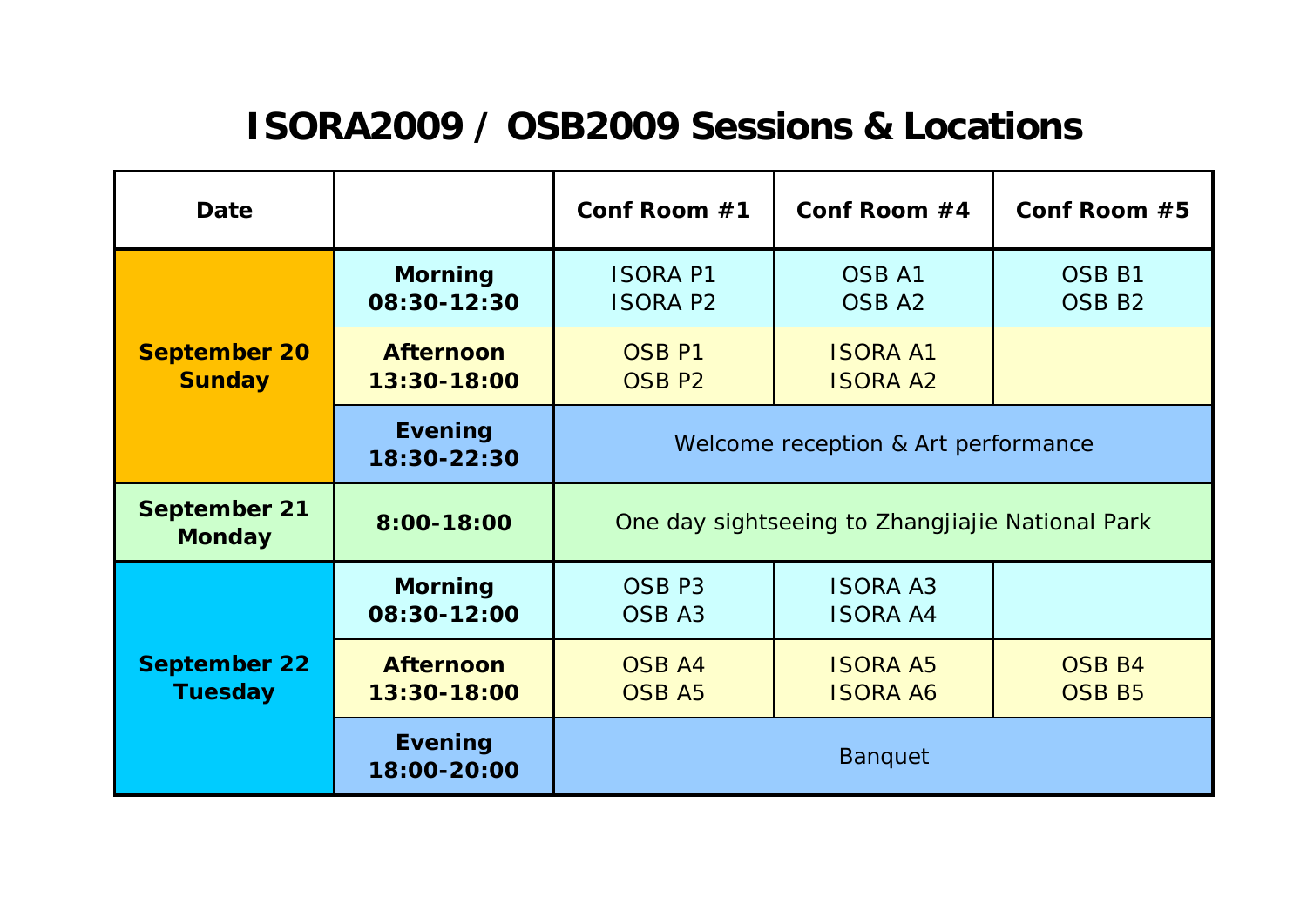# **ISORA2009 Schedule**

| September 19<br><b>Saturday</b> |                     | 15:00-23:30 Registration (hotel lobby at Qinghe) |                                         |  |
|---------------------------------|---------------------|--------------------------------------------------|-----------------------------------------|--|
| September 20<br><b>Sunday</b>   |                     | 08:30-08:50 Opening Session (Room #1)            |                                         |  |
|                                 | 09:00-10:40         | <b>ISORA Plenary Session P1 (Room #1)</b>        |                                         |  |
|                                 |                     | Elise Del Rosario, IFORS President, Philippines  | Guizhen Liu, Shandong University, China |  |
|                                 |                     | 10:40-11:10 Coffee break                         |                                         |  |
|                                 | 11:10-12:00         | <b>ISORA Plenary Session P2 (Room #1)</b>        |                                         |  |
|                                 |                     | Hiroyuki Kawano, Nanzan University, Japan        |                                         |  |
|                                 | 12:00-13:30 Lunch   |                                                  |                                         |  |
|                                 |                     | 13:30-15:30 ISORA Session A1 (Room #4)           | <b>Applications I</b>                   |  |
|                                 |                     | 15:30-16:00 Coffee break                         |                                         |  |
|                                 |                     | 16:00-18:00 ISORA Session A2 (Room #4)           | <b>Applications II</b>                  |  |
|                                 |                     | 18:30-22:30 Welcome reception & art performance  |                                         |  |
| September 21<br>Monday          |                     | 08:00-18:00 One day excursion                    |                                         |  |
| September 22<br>Tuesday         |                     | 08:30-09:50 ISORA Session A3 (Room #4)           | Algorithms                              |  |
|                                 |                     | 09:50-10:20 Coffee break                         |                                         |  |
|                                 |                     | 10:20-12:00 ISORA Session A4 (Room #4)           | <b>Applications III</b>                 |  |
|                                 | 12:00-13:30 Lunch   |                                                  |                                         |  |
|                                 |                     | 13:30-15:10 ISORA Session A5 (Room #4)           | Programming                             |  |
|                                 |                     | 15:10-15:40 Coffee break                         |                                         |  |
|                                 |                     | 15:40-17:40 ISORA Session A6 (Room #4)           | Queuing & Scheduling                    |  |
|                                 | 18:00-20:00 Banquet |                                                  |                                         |  |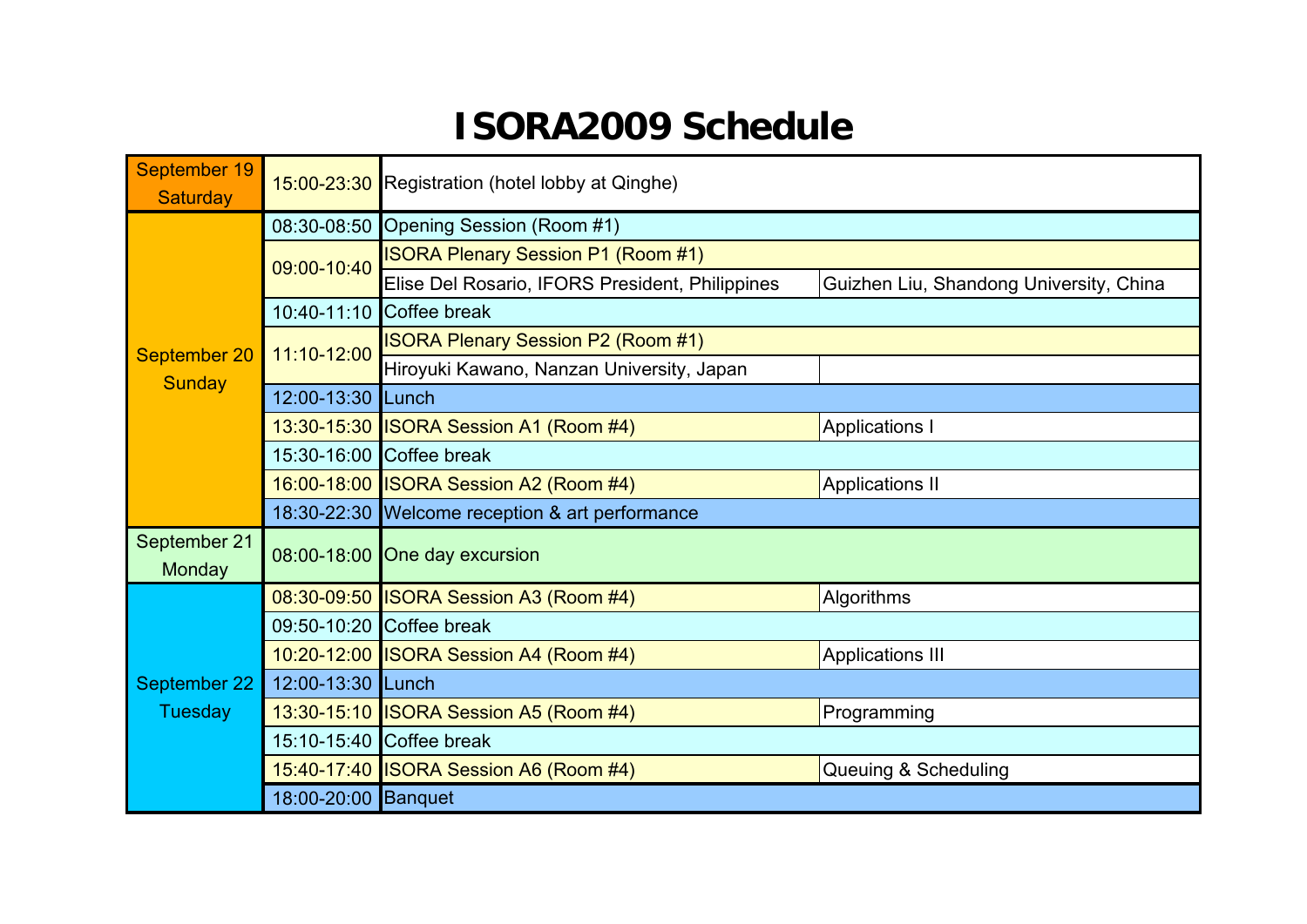# **ISORA 2009 Program**

**September 20-22, Zhangjiajie, Hunan, China** 

# **September 19 (Saturday)** Registration

**15:00-23:30 Registration**, Participants arrival in Zhangjiajie, check in Qinghe Jinjiang Hotel/Tianzi Hotel, and Registration package pick up (Hotel Lobby at Qinghe Jinjiang Hotel).

# **September 20 (Sunday)** Technical sessions

#### **08:00-11:30 Registration for late arrivals (***Qinghe Jinjiang Hotel Lobby***)**

**08:30-08:50 Opening Session** (Conf Room **#1**)

#### **09:00-10:40 ISORA Plenary Session P1** (Conf Room **#1**)  **Chair: Xiang-Sun Zhang**

**09:00-09:50** *Operations Research: A Powerful and Versatile Discipline*  **Elise del Rosario** IFORS President, Philippines

**09:50-10:40** *Some Results on Edge Coloring Problems with Constraints in Graphs*  **Guizhen Liu** Shandong University, China

## **10:40-11:10 Coffee break**

## **11:10-12:00 ISORA Plenary Session P2** (Conf Room **#1**)  **Chair: Masanori Fushimi**

**11:10-12:00** *Towards Digital Archive Systems: Architecture and Design of Digital Museum Archive*  **Hiroyuki Kawano** Nanzan University, Japan

## **12:00-13:30 Lunch break**

# **13:30-15:30 ISORA Session A1** (Conf Room **#4**) **Topic: Applications I Chair: Tatsuo Oyama**

**13:30-13:50** *Simulating Growth of Transportation Networks* **Tsutomu Suzuki**, Yasuhiro Watanabe University of Tsukuba, Japan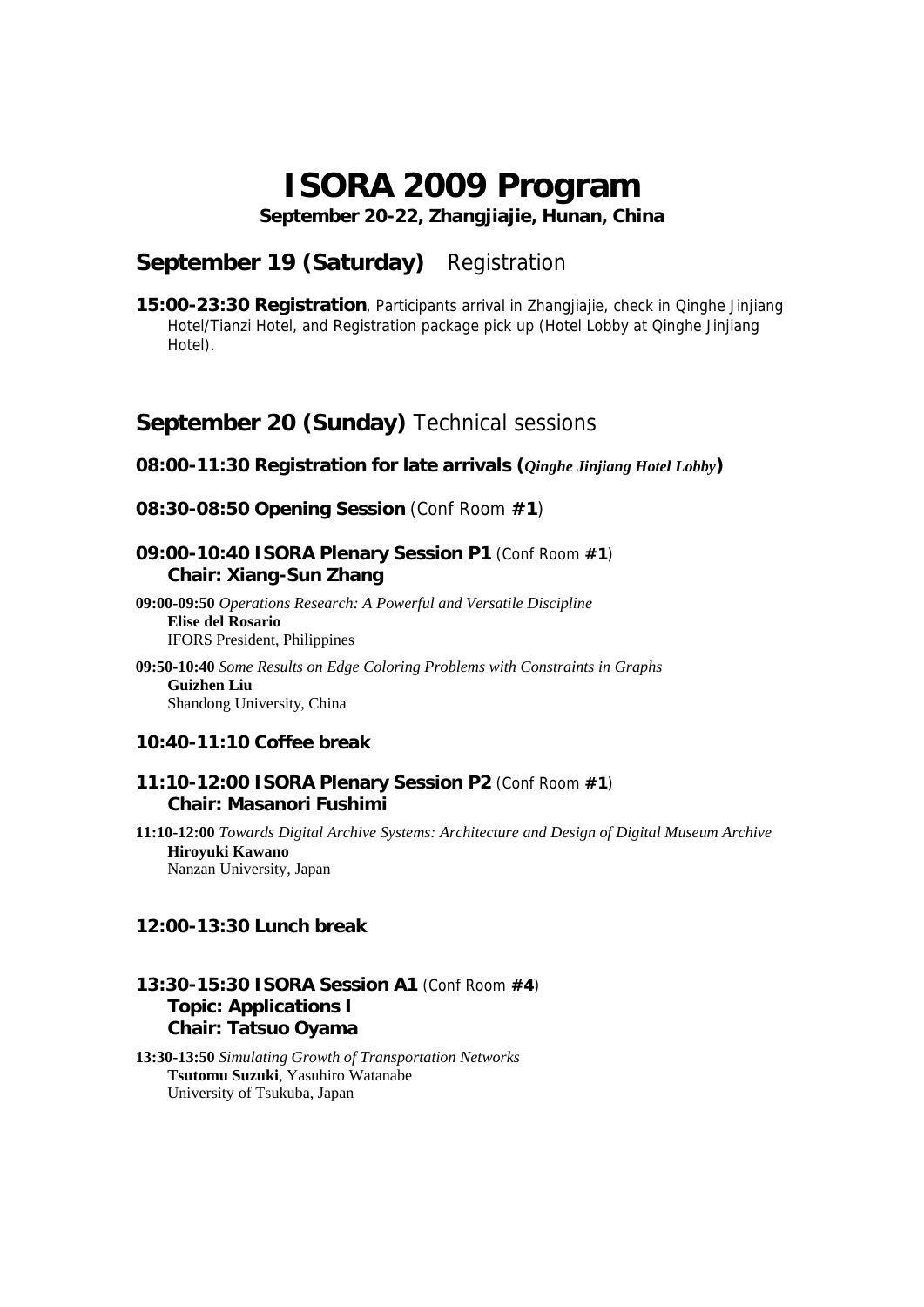**13:50-14:10** *How Many Routes Can Be Removed in Airline Network?* **Hozumi Morohosi** National Graduate Institute for Policy Studies, Japan

- **14:10-14:30** *Study of Water Resource Allocation Mechanism Design* **Xi Xia**, Jinchuan Cui Chinese Academy of Sciences, China
- **14:30-14:50** *A Safety Stock Problem in Battery Switch Stations for Electric Vehicles* **Honma Yudai**, Kurita Osamu Tokyo Metropolitan University, Japan
- **14:50-15:10** *A New Model and Calculation of Available Transfer Capability with Wind Generation* **Xiaojiao Tong**, Chunping Liu, Xiao Luo, Renjun Zhou Changsha University of Science and Technology, China
- **15:10-15:30** *A Multi-Item Inventory Control Model for Perishable Items with Two Shelves*  **Hiroyuki Wakinaga, Katsushige Sawaki**  Nanzan University, Japan

#### **15:30-16:00 Coffee break**

## **16:00-18:00 ISORA Session A2** (Conf Room **#4**) **Topic: Applications II Chair: Tsutomu Suzuki**

**16:00-16:20** *Optimal Location of Facilities with Limited Capacity*  **Takamori Ukai**  Nanzan University, Japan

- **16:20-16:40** *Gateway Location Models*  **Mihiro Sasaki**, Takehiro Furuta, **Atsuo Suzuki**  Nanzan University, Japan
- **16:40-17:00** *Quantitative Data Analyses for the Recent Change of the Japanese Food Self-Sufficiency Ratios*  Kunihisa Yoshi, Ngyen Huu Trung, **Tatsuo Oyama**

National Graduate Institute for Policy Studies, Japan

- **17:00-17:20** *Evaluation of Capacities of Refuges in Urban Areas by Using Dynamic Network Flows*  Naoyuki Kamiyama, **Atsushi Takizawa**, Naoki Katoh, Yuto Kawabata Kyoto University, Japan
- **17:20-17:40** *Multi-criteria Student Project Allocation: A Case Study of Goal Programming Formulation with DSS Implementation*  **Li Pan**, Sydney C.K. Chu, Guangyue Han, Joshua Z. Huang University of Hong Kong, HK
- **17:40-18:00** *Generalized Weber Model for Hub Location of Air Cargo*  **Daisuke Watanabe**, Takahiro Majima, Keiki Takadama, Mitujiro Katuhara Tokyo University of Marine Science and Technology, Japan

## **18:30-20:00 Welcome reception at Qinghe Jinjiang Hotel**

**20:30-22:30 "The Charming Western Hunan"-Ethnic Art performance.**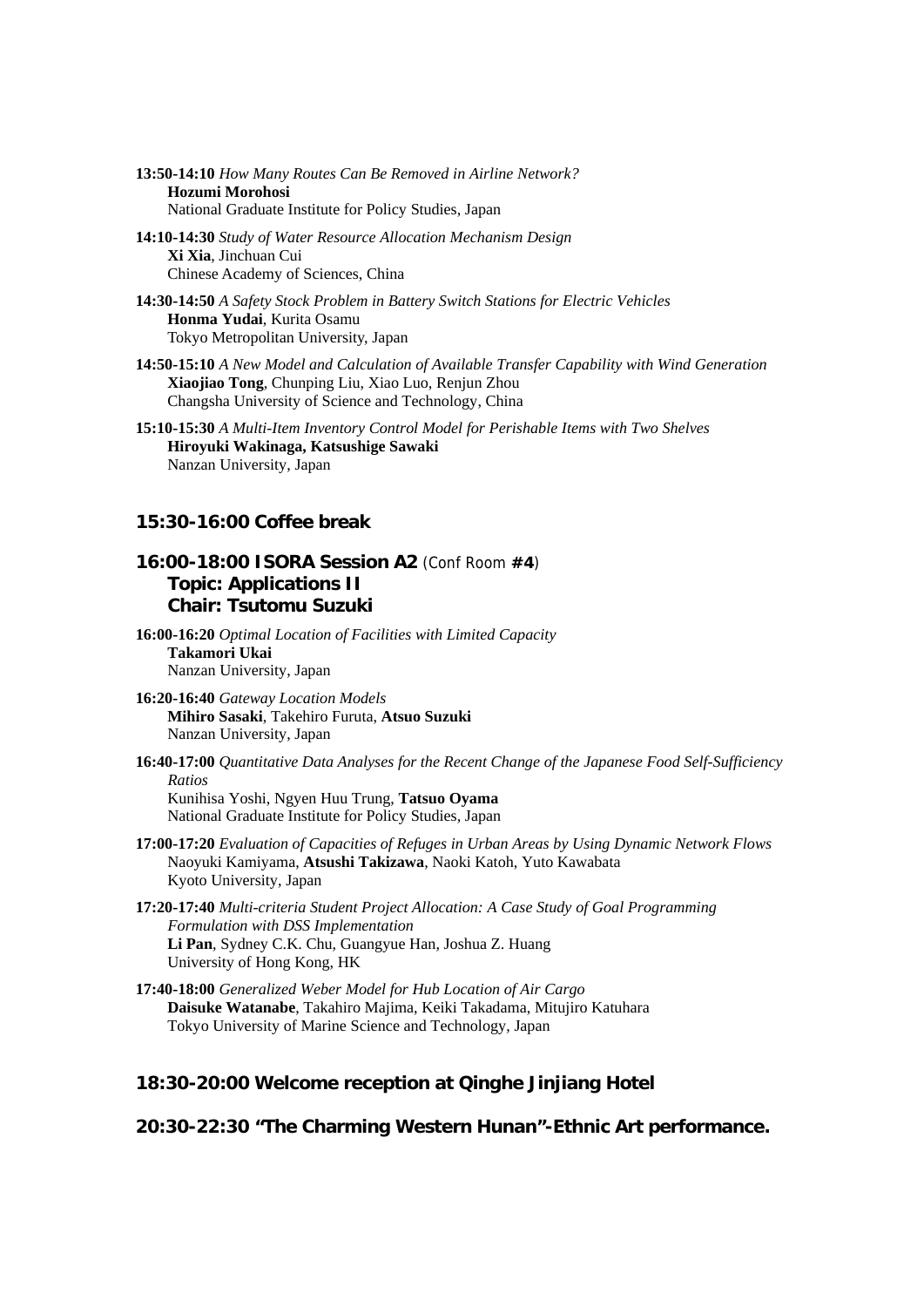# **September 21 (Monday)** Social Program: One-day tour to

Zhangjiajie National Park

**8:00** Departure at Qinghe Jinjiang Hotel Lobby

# **September 22 (Tuesday)** Technical sessions

# **08:30-09:50 ISORA Session A3** (Conf Room **#4**) **Topic: Algorithms Chair: Dequan Yue**

**08:30-08:50** *An Implementation of a 5-term GFSR Random Number Generator for Parallel Computations*  **Hajime Miyazawa**, Masanori Fushimi Nanzan University, Japan

- **08:50-09:10** *Numerical Computation for Demyanov Difference of Polyhedral Convex Sets* **Chun-Ling Song**, Zun-Quan Xia, Zhen-Sheng Chen Foshan University, China
- **09:10-09:30** *Integrated Convex Optimization in Banach Space and its Application to Best Simultaneous Approximation*  **Jin-Shan Li**, Xue-Ling Tian Beijing Forestry University, China
- **09:30-09:50** *Approximating Bounded Degree Maximum Spanning Subgraphs*  **Wangsen Feng**, Hao Ma, Bei Zhang, Hanpin Wang Peking University, China

### **9:50-10:20 Coffee break**

- **10:20-12:00 ISORA Session A4** (Conf Room **#4**) **Topic: Applications III Chair: Hiroyuki Kawano**
- **10:20-10:40** *Optimal Impulse Control for Cash Management with Two Sources of Short-term Funds*  **Kimitoshi Sato, Katsushige Sawaki** Nanzan University, Japan
- **10:40-11:00** *Certainty Equivalent in Portfolio Management*  Xiao-Song Ding, **Xi Chen**, Ji-Hong Zhang Beijing Foreign Study University, China
- **11:00-11:20** *Double Exponential Jump Diffusion Processes and Its Application to Real Options*  **Atsuo Suzuki,** Katsushige Sawaki Nanzan University, Japan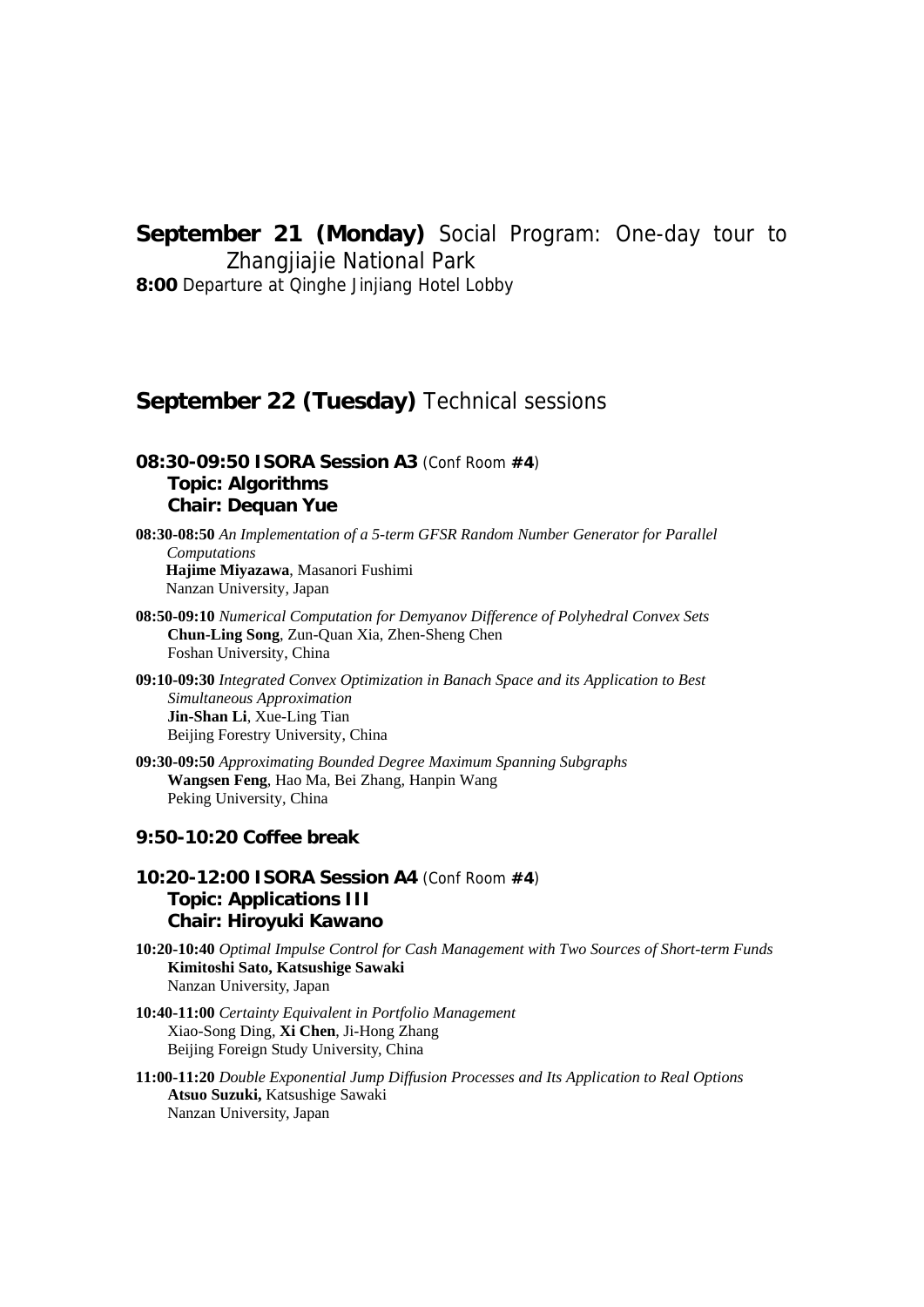**11:20-11:40** *Analysis of Energy Consumption in 159 Countries by Triangular Pyramid Diagram*  **Kotoh Hiroshi**, Yanai Hiroshi Tohoku university of Art and Design, Japan

**11:40-12:00** *Supply Chain repairable Model with the Multi-suppliers and Single Demander*  Xiao-Lin Liang**, Mei Liu, Lei Tan** Changsha University of Science & Technology, China

#### **12:00-13:30 Lunch break**

## **13:30-15:10 ISORA Session A5** (Conf Room **#4**) **Topic: Programming Chair: Katsushige Sawaki**

**13:30-13:50** *Some Properties of Semi-E-Convex Function and Semi-E-Convex Programming*  **Xiusu Chen** Chongqing Technology and Business University, China

**13:50-14:10** *A New Constructive Proof to the Existence of an Integer Zero Point of a Mapping with the Direction Preserving Property* 

**Chuangyin Dang, Guixian Zhong** City University of Hong Kong, HK

**14:10-14:30** *A Tabu Search Algorithm to Construct BIBDs Using MIP Solvers*  **Daisuke Yokoya, Takeo Yamada** National Defense Academy, Japan

**14:30-14:50** *Solution of Large-scale LP Problems Using MIP Solvers: Repeated Assignment Problem*  **Daisuke Yokoya, Takeo Yamada** National Defense Academy, Japan

**14:50-15: 10** *An Efficient Asynchronous Parallel Evolutionary Algorithm Based on Message Passing Model for Solving Complex Nonlinear Constrained Optimization*  **Hao Wu**, Chunlin Xu, Xiufen Zou Wuhan University, China

#### **15:10-15:40 Coffee break**

## **15:40-17:40 ISORA Session A6** (Conf Room **#4**) **Topic: Queuing & Scheduling Chair: Wuyi Yue**

**15:40-16:00** *Scheduling with Rejection to Minimize the Total Weighted Completion Time*  **Shu-Xia Zhang**, Zhi-Gang Cao, Yu-Zhong Zhang Zhenjiang Ship University, China

**16:00-16:20** *A Joining Shortest Queue with MAP Inputs*  **Zhaotong Lian**, Wenhui Zhou, Baohe Su University of Macau, Macau, China

**16:20-16:40** *Sensitivity and Approximation of M/G/c Queue: Numerical Experiments*  **Yang Woo Shin, Dug Hee Moon** Changwon National University, Korea